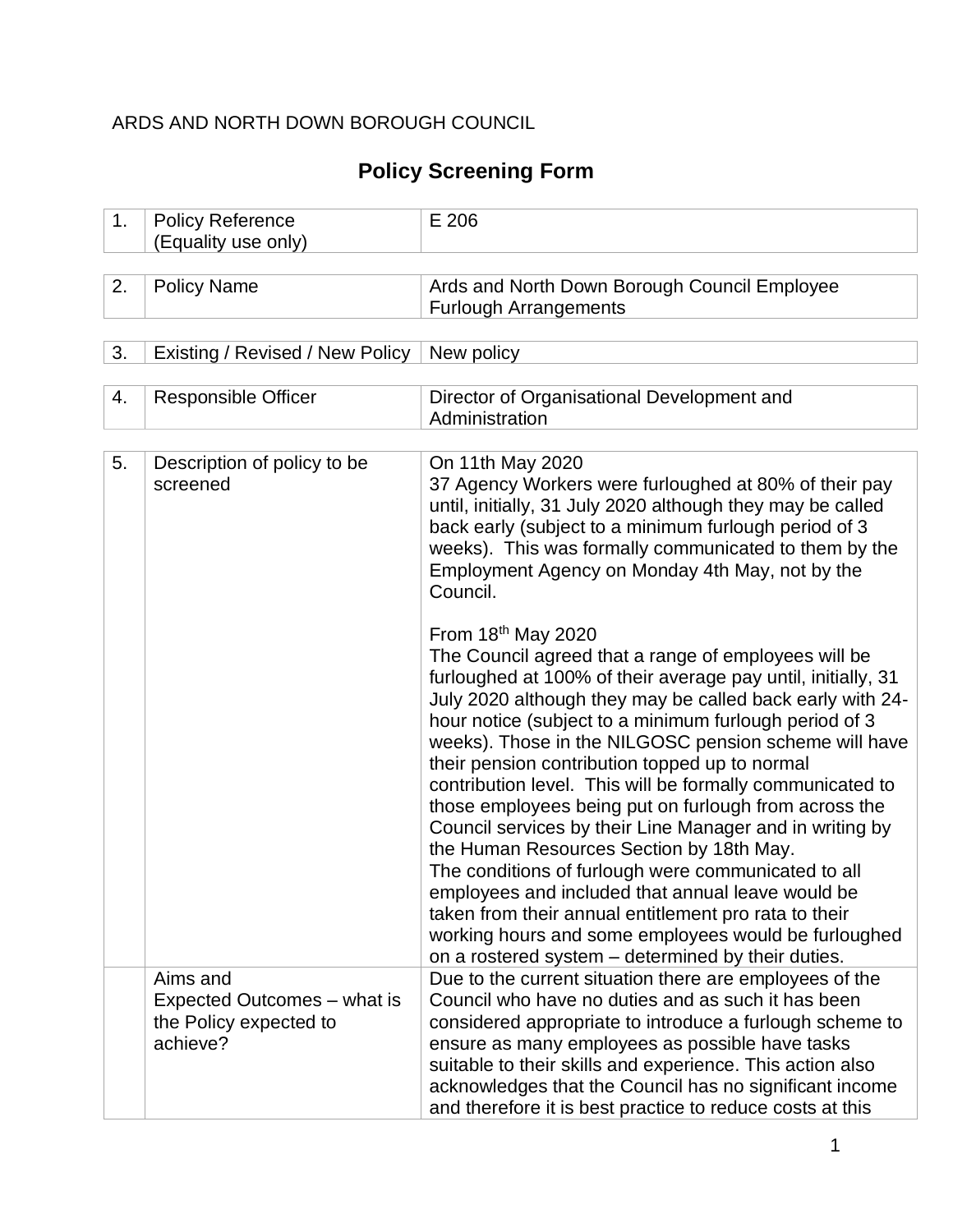|  | time. The furlough costs are covered through<br>arrangements of 80% of salary costs until 31 July 2020 by<br>central and local government in the Coronavirus<br>arrangements. The situation is to be under continual<br>review and decisions will be based on regional and local<br>advice as well as how the council will be able to comply<br>with regulations, best practice and local risk assessments.<br>The employees selected for furlough have been selected<br>based on the needs of the service, and this includes if the<br>individual is self-isolating and/or unable to perform their<br>duties from home, if their work place was closed and no<br>suitable alternative employment available. |
|--|--------------------------------------------------------------------------------------------------------------------------------------------------------------------------------------------------------------------------------------------------------------------------------------------------------------------------------------------------------------------------------------------------------------------------------------------------------------------------------------------------------------------------------------------------------------------------------------------------------------------------------------------------------------------------------------------------------------|
|--|--------------------------------------------------------------------------------------------------------------------------------------------------------------------------------------------------------------------------------------------------------------------------------------------------------------------------------------------------------------------------------------------------------------------------------------------------------------------------------------------------------------------------------------------------------------------------------------------------------------------------------------------------------------------------------------------------------------|

| 6. | Section 75 categories which  | All Section 75 categories have the potential to benefit      |
|----|------------------------------|--------------------------------------------------------------|
|    | might be expected to benefit | from this as the cost to the Council will be reduced at this |
|    | and how they may benefit.    | time and the deficit will be less to address when services   |
|    |                              | begin to be provided in the future.                          |

| Factors which could contribute<br>to / detract from the intended<br>aims / outcomes of the Policy<br>when being implemented | If the arrangements are seen to discriminate on a<br>particular S75 dimension – although the employee status<br>is selected due to their roles and ability to perform their<br>duties across the Council and not on individual services<br>or any individual S75 multidimensional identity. It is<br>acknowledged by the government in this scheme that the<br>need to isolate for some with a disability or as a carer is<br>discriminatory – but this is for the individual's protection. |
|-----------------------------------------------------------------------------------------------------------------------------|---------------------------------------------------------------------------------------------------------------------------------------------------------------------------------------------------------------------------------------------------------------------------------------------------------------------------------------------------------------------------------------------------------------------------------------------------------------------------------------------|

| 8. | The main stakeholders on whom        | The Council, Elected Members, employees, Line       |
|----|--------------------------------------|-----------------------------------------------------|
|    | the policy will impact. For example, | Managers, residents, businesses and visitors to the |
|    | <b>Employees, Potential Service</b>  | Borough.                                            |
|    | <b>Users and Community Groups</b>    | Community Groups, voluntary organisations and       |
|    | Consider the internal and external   | statutory bodies with whom the Council works in     |
|    | impacts (either actual or potential) | partnership.                                        |
|    | and comment, or list, information    |                                                     |
|    | where appropriate                    |                                                     |

| 9. | Please provide details of other policies which have a bearing on this one. |                             |  |  |  |  |  |  |  |
|----|----------------------------------------------------------------------------|-----------------------------|--|--|--|--|--|--|--|
|    | E 06 Office Relocation Phase 1                                             | Ards and North Down Borough |  |  |  |  |  |  |  |
|    | E 13 Capability Policy                                                     | Council                     |  |  |  |  |  |  |  |
|    | E 30 Hiring Agency Workers: Line Manager                                   |                             |  |  |  |  |  |  |  |
|    | <b>Guidelines</b>                                                          |                             |  |  |  |  |  |  |  |
|    | E 36 Flexible Working Arrangements Policy                                  |                             |  |  |  |  |  |  |  |
|    | E 37 Managing Absence Policy and Procedure                                 |                             |  |  |  |  |  |  |  |
|    | E 39 Agency Working Procedure                                              |                             |  |  |  |  |  |  |  |
|    | E 40 Local Government Pension Scheme - Policy                              |                             |  |  |  |  |  |  |  |
|    | <b>Statement on Employers Discretions</b>                                  |                             |  |  |  |  |  |  |  |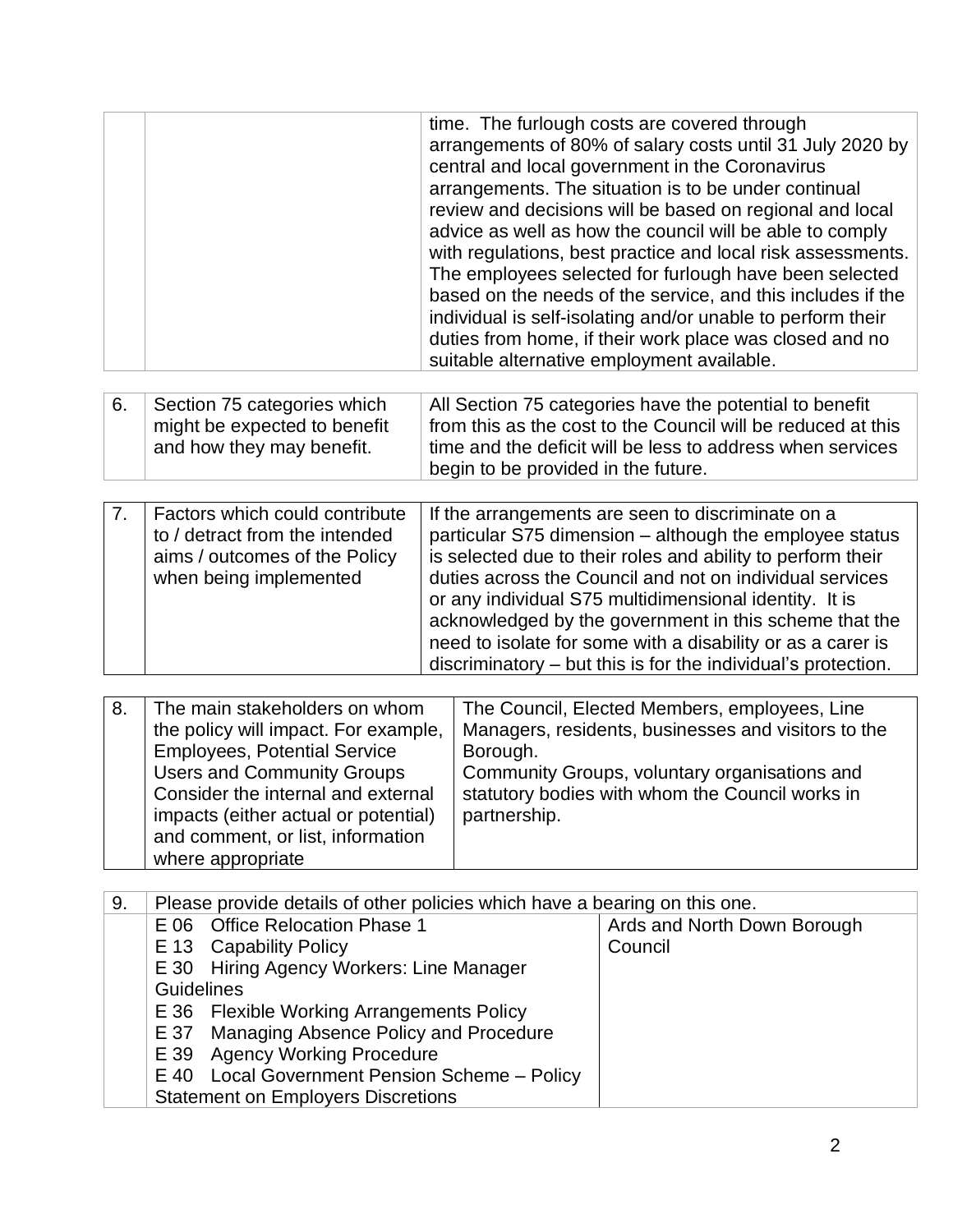| E 60 Family Friendly Leave Arrangements Policy<br>E 63 ANDBC Corporate Health and Safety<br><b>Management Systems Policy</b><br>E 64 Business Continuity Policy<br>E 65 Information, Communications and<br><b>Technology Policy</b><br>E 75 Investors in People Accreditation<br>E 76 Organisational Development Plan<br>E 81 Pride in Performance Conversation Scheme<br>E 90 Draft Behaviour Charter for Employees<br>E 114 Learning and Development Strategy<br>E 165 Shift Working Patterns for Ards Blair Mayne<br><b>Wellbeing and Leisure Complex</b><br>E 176 CORE integrated Human Resources,<br>Employee Payments and Time and Attendance<br>System<br>E 196 Ards and North Down Borough Council<br>Corporate Plan 2020-2024<br>E200 Whistle-blowing Policy |                                              |
|-----------------------------------------------------------------------------------------------------------------------------------------------------------------------------------------------------------------------------------------------------------------------------------------------------------------------------------------------------------------------------------------------------------------------------------------------------------------------------------------------------------------------------------------------------------------------------------------------------------------------------------------------------------------------------------------------------------------------------------------------------------------------|----------------------------------------------|
| <b>Coronavirus Regulations and Guidance</b>                                                                                                                                                                                                                                                                                                                                                                                                                                                                                                                                                                                                                                                                                                                           | <b>Central Government and NI</b><br>Assembly |

| 10. |                            | Available evidence (quantitative and qualitative) considered as important to encourage           |                                                                                 |          |            |                  |             |  |  |  |  |  |  |  |
|-----|----------------------------|--------------------------------------------------------------------------------------------------|---------------------------------------------------------------------------------|----------|------------|------------------|-------------|--|--|--|--|--|--|--|
|     | completion in relation to: |                                                                                                  |                                                                                 |          |            |                  |             |  |  |  |  |  |  |  |
|     | Religious                  | Summary:                                                                                         |                                                                                 |          |            |                  |             |  |  |  |  |  |  |  |
|     | <b>Belief</b>              | The Northern Ireland Census 2011 (NISRA) statistics for the Borough area                         |                                                                                 |          |            |                  |             |  |  |  |  |  |  |  |
|     |                            | showed that 75% are or have been brought up in Protestant and Other Christian                    |                                                                                 |          |            |                  |             |  |  |  |  |  |  |  |
|     |                            | (including Christian related) religions. While this varied across the borough from               |                                                                                 |          |            |                  |             |  |  |  |  |  |  |  |
|     |                            | 17% in Portaferry ward to 87% in Carrowdore ward this does not have any                          |                                                                                 |          |            |                  |             |  |  |  |  |  |  |  |
|     |                            |                                                                                                  | relation to this policy. These compared to 48% for Northern Ireland as a whole. |          |            |                  |             |  |  |  |  |  |  |  |
|     |                            |                                                                                                  |                                                                                 |          |            |                  |             |  |  |  |  |  |  |  |
|     |                            | See table below                                                                                  |                                                                                 |          |            |                  |             |  |  |  |  |  |  |  |
|     |                            | Data:                                                                                            |                                                                                 |          |            |                  |             |  |  |  |  |  |  |  |
|     |                            | <b>Religion or Religion Brought up in (Numbers with % in brackets)</b>                           |                                                                                 |          |            |                  |             |  |  |  |  |  |  |  |
|     |                            |                                                                                                  | All usual                                                                       | Catholic | Protestant | Other            | <b>None</b> |  |  |  |  |  |  |  |
|     |                            |                                                                                                  | residents                                                                       |          | and Other  | <b>Religions</b> |             |  |  |  |  |  |  |  |
|     |                            |                                                                                                  |                                                                                 |          | Christian  |                  |             |  |  |  |  |  |  |  |
|     |                            |                                                                                                  |                                                                                 |          | (including |                  |             |  |  |  |  |  |  |  |
|     |                            |                                                                                                  |                                                                                 |          | Christian  |                  |             |  |  |  |  |  |  |  |
|     |                            |                                                                                                  |                                                                                 |          | related)   |                  |             |  |  |  |  |  |  |  |
|     |                            | <b>Northern</b>                                                                                  |                                                                                 |          |            |                  |             |  |  |  |  |  |  |  |
|     |                            | 101,169                                                                                          |                                                                                 |          |            |                  |             |  |  |  |  |  |  |  |
|     |                            | 1,810,863<br>817,385<br>16,592<br>875,717<br>Ireland<br>(100%)<br>(45%)<br>(1%)<br>(48%)<br>(6%) |                                                                                 |          |            |                  |             |  |  |  |  |  |  |  |
|     |                            |                                                                                                  |                                                                                 |          |            |                  |             |  |  |  |  |  |  |  |
|     |                            | Ards<br>and                                                                                      |                                                                                 |          |            | 1,729            | 16,804      |  |  |  |  |  |  |  |
|     |                            |                                                                                                  | 156,672                                                                         | 20,550   | 117,589    |                  |             |  |  |  |  |  |  |  |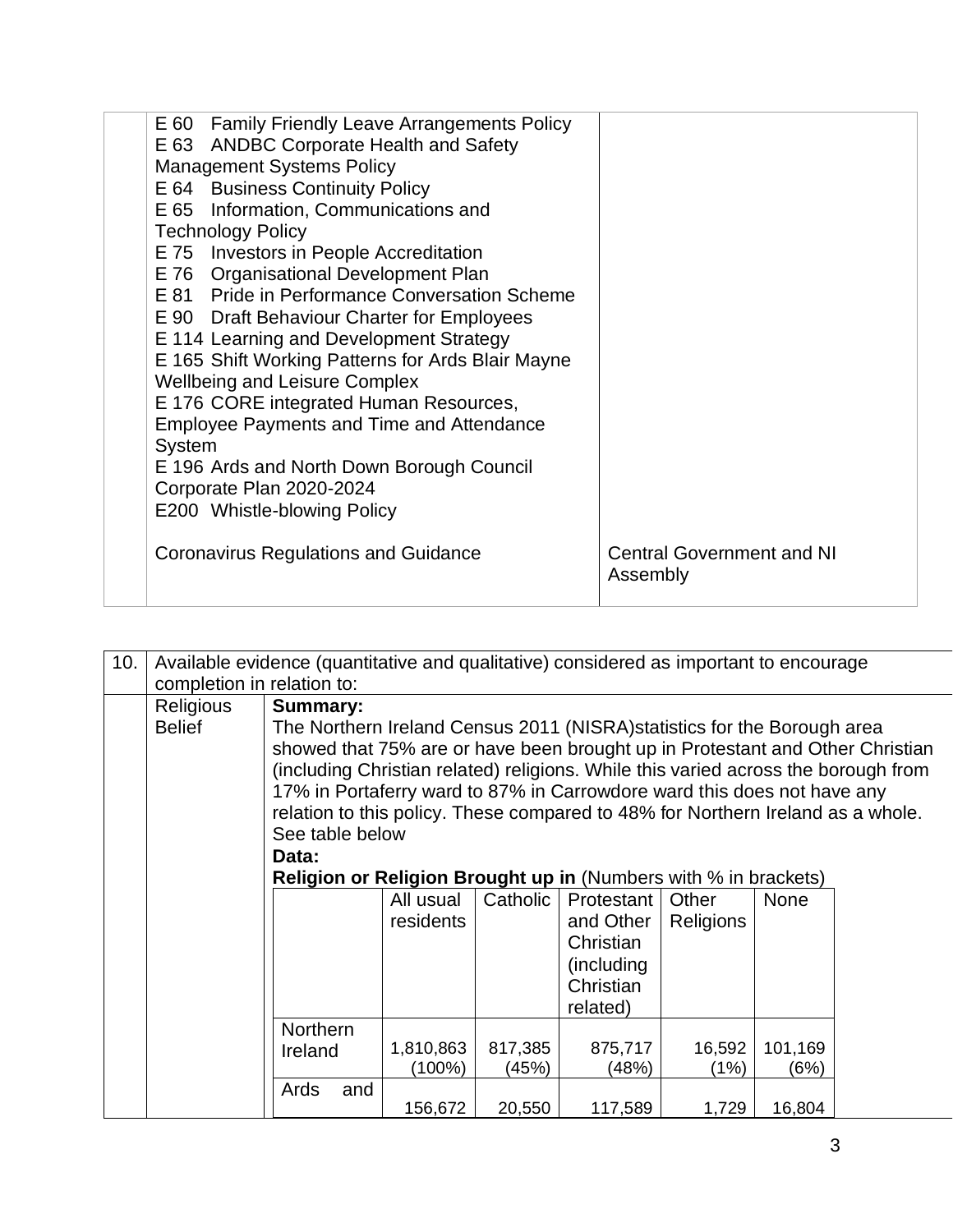|           | North               |                                       | $(100\%)$ | (13%)          | (75%)                                                                     |                          | (1%)<br>$(11\%)$                                                                                                                                                  |  |  |
|-----------|---------------------|---------------------------------------|-----------|----------------|---------------------------------------------------------------------------|--------------------------|-------------------------------------------------------------------------------------------------------------------------------------------------------------------|--|--|
|           | Down                |                                       |           |                |                                                                           |                          |                                                                                                                                                                   |  |  |
|           | Borough             |                                       |           |                |                                                                           |                          |                                                                                                                                                                   |  |  |
|           | Council             |                                       |           |                |                                                                           |                          |                                                                                                                                                                   |  |  |
|           |                     |                                       |           |                | Source: Religion or religion brought up in. Census 2011, NISRA            |                          |                                                                                                                                                                   |  |  |
|           |                     | The ANDBC employee profile shows that |           |                |                                                                           |                          |                                                                                                                                                                   |  |  |
|           |                     |                                       |           |                |                                                                           |                          |                                                                                                                                                                   |  |  |
|           | <b>Males</b>        | Protestant                            |           |                | <b>Roman Catholic</b>                                                     | Other                    | Total                                                                                                                                                             |  |  |
|           | Full<br><u>Time</u> | 358 (84%)                             |           | 33(8%)         |                                                                           | 34(8%)                   | 425<br>$(100\%)$                                                                                                                                                  |  |  |
|           | <u>Part</u>         | *(63%)                                |           | $*(25%)$       |                                                                           | $*(13%)$                 | *8                                                                                                                                                                |  |  |
|           | Time                |                                       |           |                |                                                                           |                          | $(100\%)$                                                                                                                                                         |  |  |
|           | <b>Totals</b>       | 363(84%)                              |           | 35(8%)         |                                                                           | 35(8%)                   | 433(100%)                                                                                                                                                         |  |  |
|           |                     |                                       |           |                |                                                                           |                          |                                                                                                                                                                   |  |  |
|           |                     | <b>Females Protestant</b>             |           |                | <b>Roman Catholic</b>                                                     | Other                    | Total                                                                                                                                                             |  |  |
|           | Full<br>Time        | 223(78%)                              |           | 58(20%)        |                                                                           | 6(2%)                    | 287(100%)                                                                                                                                                         |  |  |
|           | <b>Part</b>         | 20(54%)                               |           | <u>12(32%)</u> |                                                                           | 5(14%)                   | 37(100%)                                                                                                                                                          |  |  |
|           | Time                |                                       |           |                |                                                                           |                          |                                                                                                                                                                   |  |  |
|           | <u>Totals</u>       | 243(75%)                              |           | 70(22%)        |                                                                           | 11(3%)                   | 324(100%)                                                                                                                                                         |  |  |
|           |                     |                                       |           |                |                                                                           |                          |                                                                                                                                                                   |  |  |
|           | <u>Total</u>        | 606(80%)                              |           | 105(14%)       |                                                                           | 46(60%)                  | 757(100%)                                                                                                                                                         |  |  |
|           | Emp                 |                                       |           |                |                                                                           |                          |                                                                                                                                                                   |  |  |
|           |                     |                                       |           |                |                                                                           |                          |                                                                                                                                                                   |  |  |
|           |                     |                                       |           |                |                                                                           |                          |                                                                                                                                                                   |  |  |
|           |                     |                                       |           |                | *Small numbers removed as individuals could be identifiable               |                          |                                                                                                                                                                   |  |  |
|           |                     |                                       |           |                |                                                                           |                          |                                                                                                                                                                   |  |  |
|           |                     |                                       |           |                | Data on agency employees is held by the recruitment agency.**             |                          |                                                                                                                                                                   |  |  |
| Political | <b>Summary:</b>     |                                       |           |                |                                                                           |                          |                                                                                                                                                                   |  |  |
| Opinion   |                     |                                       |           |                |                                                                           |                          | Electoral Office data from recent Local Government elections detail the political                                                                                 |  |  |
|           |                     |                                       |           |                |                                                                           |                          | representation on Ards and North Down Council, The Stormont Executive for this                                                                                    |  |  |
|           |                     |                                       |           |                |                                                                           |                          | electoral area and Westminster election. This data is an approximate measure of                                                                                   |  |  |
|           |                     |                                       |           |                |                                                                           |                          | political opinion of the voting electorate within the Borough. Turnout to vote in                                                                                 |  |  |
|           |                     |                                       |           |                |                                                                           |                          | North Down and Strangford constituencies tend to be lower than the rest of NI<br>suggesting less strong political opinions. Of those who do turn out, the results |  |  |
|           |                     |                                       |           |                | show preferences for voting Unionist parties.                             |                          |                                                                                                                                                                   |  |  |
|           | See table below     |                                       |           |                |                                                                           |                          |                                                                                                                                                                   |  |  |
|           | Data:               |                                       |           |                |                                                                           |                          |                                                                                                                                                                   |  |  |
|           |                     | <b>Council Election results</b>       |           |                |                                                                           |                          |                                                                                                                                                                   |  |  |
|           |                     |                                       |           |                | The most recent local council election (2 <sup>nd</sup> May 2019) showed: |                          |                                                                                                                                                                   |  |  |
|           |                     |                                       |           |                |                                                                           | <b>Elected Candidate</b> |                                                                                                                                                                   |  |  |
|           |                     |                                       |           |                |                                                                           |                          |                                                                                                                                                                   |  |  |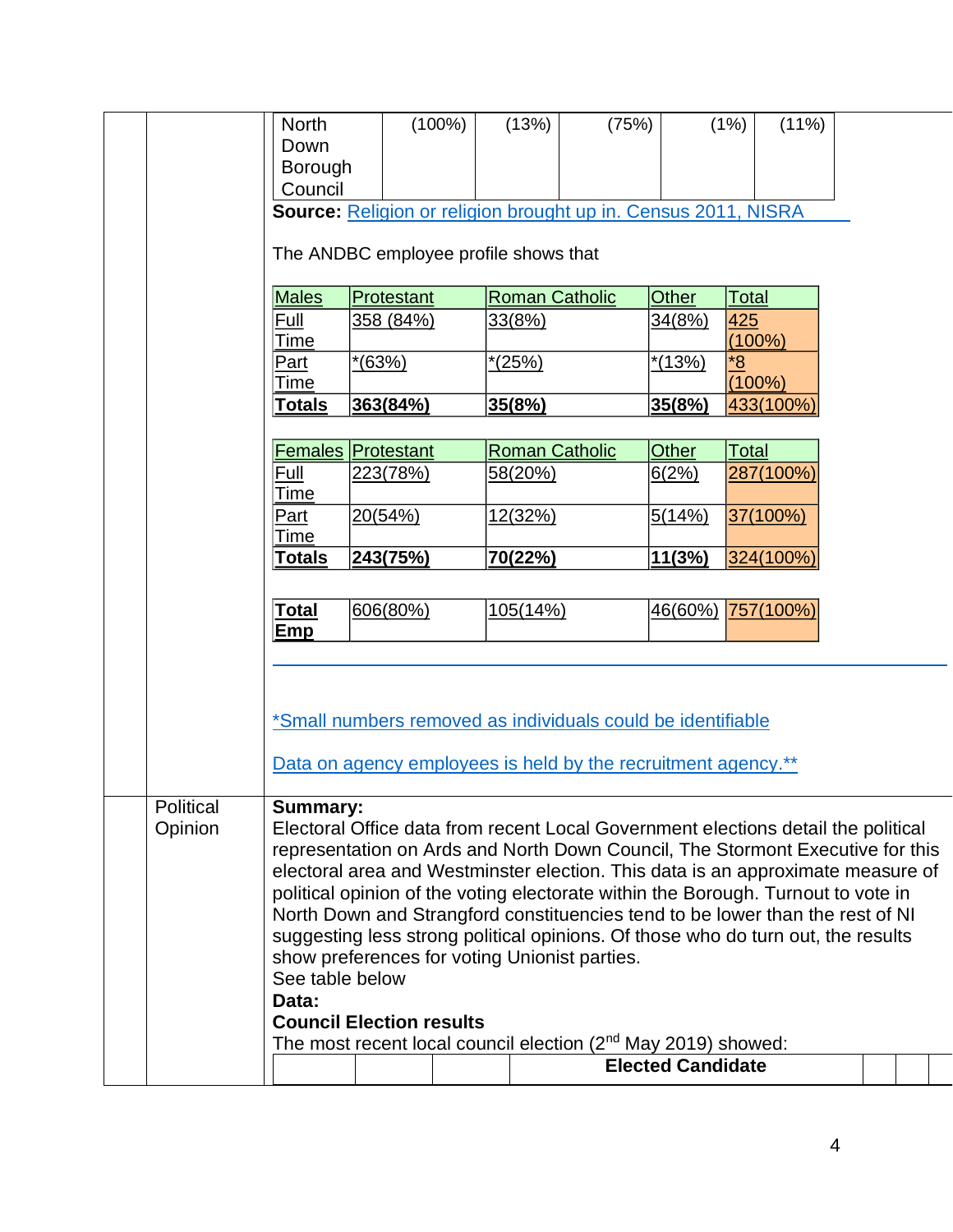|                 |                                                                                                                                                                                | Eligible<br>Elector<br>ate | Votes<br>Polled<br>(%<br>Turnou<br>t) | <b>AUD</b>     | Sinn Féin | $\overline{5}$      | <b>SDLP</b> | Alliance       | Independent | $\geq$         | Green        | $\frac{p}{q}$ | Aontu        | <b>CCLA</b>    |
|-----------------|--------------------------------------------------------------------------------------------------------------------------------------------------------------------------------|----------------------------|---------------------------------------|----------------|-----------|---------------------|-------------|----------------|-------------|----------------|--------------|---------------|--------------|----------------|
|                 | Northern<br>Ireland                                                                                                                                                            | 1,305,55<br>3              | 687,733<br>(52.7%)                    | 122            | 105       | $\overline{7}$<br>5 | 59          | 53             | 24          | $6\phantom{1}$ | $\,8\,$      | 3             | $\mathbf{1}$ | $\overline{1}$ |
|                 | Ards and<br>North<br>Down<br>Borough<br>Council                                                                                                                                | 112,077                    | 47,161<br>$(42.1\%)$                  | 14             |           | 8                   | 1           | 10             | 3           | 1              | $\mathbf{3}$ |               |              |                |
|                 | Ards<br>Peninsul<br>a (DEA)                                                                                                                                                    | 16,656                     | 7,369<br>$(44.2\%)$                   | $\mathfrak{S}$ |           | 1                   | 1           | 1              |             |                |              |               |              |                |
|                 | Bangor<br>Central<br>(DEA)                                                                                                                                                     | 17,194                     | 6,678<br>$(38.8\%)$                   | $\overline{2}$ |           | 1                   |             | 1              | 1           |                | 1            |               |              |                |
|                 | Bangor<br>East and<br>Donagha<br>dee<br>(DEA)                                                                                                                                  | 16,956                     | 6,915<br>$(40.8\%)$                   | $\overline{2}$ |           | $\overline{2}$      |             | 1              | $\mathbf 1$ |                |              |               |              |                |
|                 | Bangor<br>West<br>(DEA)                                                                                                                                                        | 13,479                     | 5,448<br>$(40.4\%)$                   | 1              |           | 1                   |             | $\overline{2}$ |             |                | 1            |               |              |                |
|                 | Comber<br>(DEA)                                                                                                                                                                | 13,681                     | 6,272<br>$(45.8\%)$                   | $\overline{2}$ |           | $\mathbf{1}$        |             | $\mathbf{1}$   |             | 1              |              |               |              |                |
|                 | Holywoo<br>d and<br>Clandebo<br>ye (DEA)                                                                                                                                       | 14,158                     | 6,229<br>$(44.0\%)$                   | 1              |           | 1                   |             | 2              |             |                | 1            |               |              |                |
|                 | Newtown<br>ards<br>(DEA)<br><b>Source: The Electoral Office, NI</b>                                                                                                            | 19,953                     | 8,250<br>$(41.4\%)$                   | $\mathfrak{S}$ |           | 1                   |             | $\overline{2}$ | 1           |                |              |               |              |                |
| Racial<br>Group | <b>Summary:</b><br>NISRA, NINIS and Northern Ireland Strategic Migration Partnership data provide<br>up to date data. The 2011 census showed that 32,000 (1.8%) of the usually |                            |                                       |                |           |                     |             |                |             |                |              |               |              |                |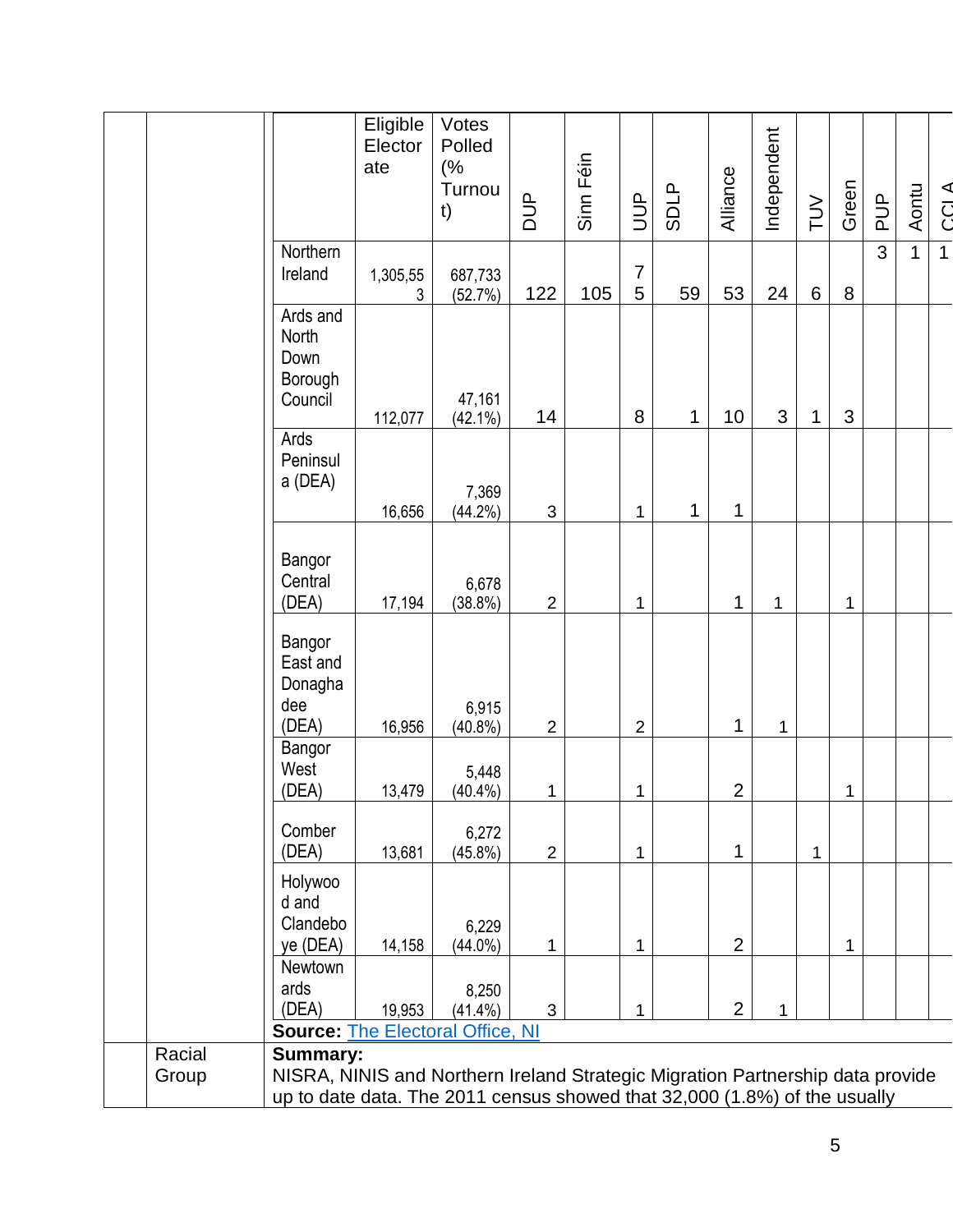|                                           | <b>Ethnic Group</b> (Numbers with % in brackets) |                        |                  |                  |                       |                                 |                                |                                      |
|-------------------------------------------|--------------------------------------------------|------------------------|------------------|------------------|-----------------------|---------------------------------|--------------------------------|--------------------------------------|
|                                           | All usual<br>residents                           | White                  | Chinese          | Indian           | Banglades<br>hi       | Other                           | Black                          | Black<br>Other                       |
| Northern Ireland                          |                                                  |                        |                  |                  |                       | 6,<br>08                        | 2,3                            | 12                                   |
|                                           | 1,810,863<br>$(100\%)$                           | 1,778,<br>449<br>(98%) | 6,303<br>$(0\%)$ | 6,198<br>$(0\%)$ | 540<br>(0%            | 9<br>(0)<br>$\frac{6}{6}$       | 45<br>(0)<br>$\frac{6}{6}$     | 71<br>(0)<br>$\frac{6}{6}$           |
| Ards and North<br>Down Borough<br>Council | 156,672<br>$(100\%)$                             | 154,36<br>5<br>(99%)   | 406<br>$(0\%)$   | 283<br>$(0\%)$   | 177<br>(0%            | 41<br>5<br>(0)<br>$%$ )         | 13<br>9<br>(0)<br>%            | 13<br>$\overline{2}$<br>(0)<br>$%$ ) |
| Ards Peninsula                            | 22,797<br>$(100\%)$                              | 22,641<br>(99%)        | 29 (0%)          | 17<br>$(0\%)$    | 5<br>(0%              | $\overline{17}$<br>(0)<br>$%$ ) | $6\phantom{1}$<br>(0)<br>$%$ ) | $\overline{2}$<br>(0)<br>$%$ )       |
| <b>Bangor Central</b>                     | 23,524<br>$(100\%)$                              | 24,469<br>(98%)        | 105<br>$(0\%)$   | 43<br>$(0\%)$    | 17<br>(0%             | 43<br>(0)<br>$\frac{6}{6}$      | 26<br>(0)<br>$\frac{6}{6}$     | 32<br>(0)<br>$\dot{\%}$              |
| <b>Bangor East</b><br>and<br>Donaghadee   | 24,892<br>$(100\%)$                              | 22,648<br>(99%)        | 56 (0%)          | 27<br>$(0\%)$    | 10<br>(0%             | 91<br>(0)<br>$\frac{6}{6}$      | 11<br>(0)<br>$\dot{\%}$        | $\overline{2}$<br>(0)<br>$\dot{\%}$  |
| <b>Bangor West</b>                        | 22,946<br>$(100\%)$                              | 17,763<br>(98%)        | 19 (0%)          | 135              | $\overline{2}$<br>(0% | 11<br>6                         | $\overline{3}$<br>(0)<br>$%$ ) | 26<br>(0)<br>$%$ )                   |
| Comber                                    | 18,152<br>$(100\%)$                              | 18,216<br>(99%)        | $30(0\%)$        | 8(0%)            | 9<br>(0%              | $\overline{35}$<br>(0)<br>$%$ ) | 4<br>(0)<br>$%$ )              | 8<br>(0)<br>$\frac{6}{6}$            |
| Holywood and<br>Clandeboye                | 18,382<br>$(100\%)$                              | 20,061<br>(98%)        | 65 (0%)          | 31<br>$(0\%)$    | 23<br>(0%             | 81<br>(0)<br>$%$ )              | 81<br>(0)<br>$%$ )             | 56<br>(0)<br>$%$ )                   |
| Newtownards                               | 20,560<br>$(100\%)$                              | 27,841<br>(99%)        | 105<br>$(0\%)$   | 20<br>$(0\%)$    | 111<br>(0%            | 30<br>(0)<br>$%$ )              | 8<br>(0)<br>$%$ )              | 6<br>(0)<br>$%$ )                    |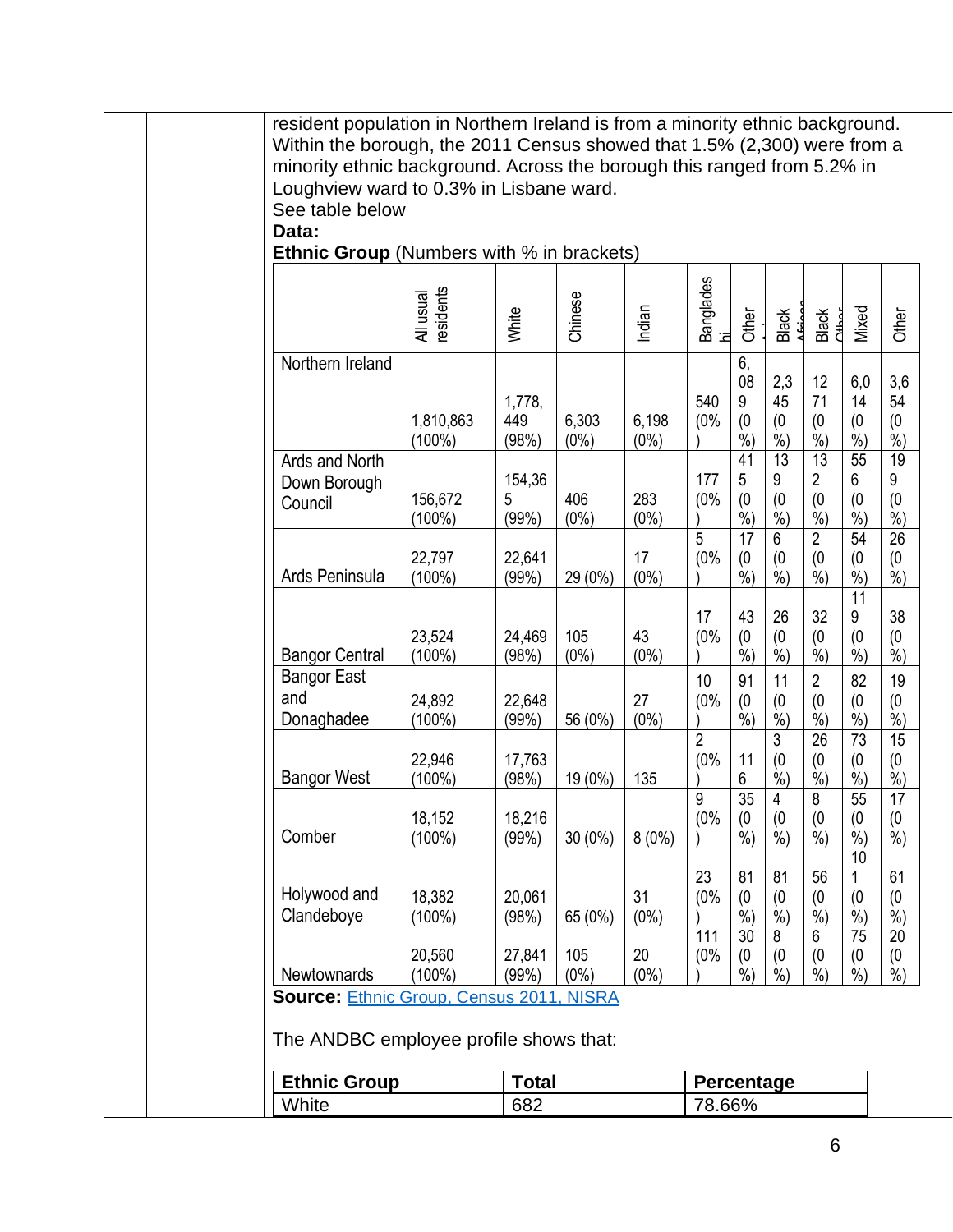|     | <b>Black</b>                                                                                                                                                                                                                                                                                                                            | $\overline{2}$   |                  | 0.23%            |                  |                     |
|-----|-----------------------------------------------------------------------------------------------------------------------------------------------------------------------------------------------------------------------------------------------------------------------------------------------------------------------------------------|------------------|------------------|------------------|------------------|---------------------|
|     | Chinese                                                                                                                                                                                                                                                                                                                                 | 1                |                  | 0.12%            |                  |                     |
|     | Other                                                                                                                                                                                                                                                                                                                                   | $\overline{4}$   |                  | 0.46%            |                  |                     |
|     | Did not want to answer                                                                                                                                                                                                                                                                                                                  | $\overline{2}$   |                  | 0.23%            |                  |                     |
|     | Left Blank                                                                                                                                                                                                                                                                                                                              | 176              |                  | 20.3%            |                  |                     |
|     | Data on agency employees is held by the recruitment agency.**                                                                                                                                                                                                                                                                           |                  |                  |                  |                  |                     |
| Age | NISRA have published population projections for the Borough which show that<br>the proportion of those aged 85 and over are expected to more than double within<br>the next 25 years.<br>ANDBC has the highest % population of older people in Northern Ireland.<br>See table below<br>Data:<br>Age Groups (Numbers with % in brackets) |                  |                  |                  |                  |                     |
|     |                                                                                                                                                                                                                                                                                                                                         | $0 - 15$         | 16-39            | 40-64            | $65+$            | Total               |
|     | Northern Ireland                                                                                                                                                                                                                                                                                                                        | 385,200<br>(21%) | 583,116<br>(31%) | 591,481<br>(32%) | 291,824<br>(16%) | 1,851,621<br>(100%) |
|     | <b>North</b><br>Ards<br>and                                                                                                                                                                                                                                                                                                             |                  |                  |                  |                  |                     |
|     | Down<br>Borough                                                                                                                                                                                                                                                                                                                         | 29,801           | 43,239           | 54,094           | 31,663           | 158,797             |
|     | Council                                                                                                                                                                                                                                                                                                                                 | (19%)            | (27%)            | (34%)            | (20%)            | (100%)              |
|     | <b>Sources: Demography and Methodology Branch, NISRA</b><br><b>World Health Organization</b>                                                                                                                                                                                                                                            |                  |                  |                  |                  |                     |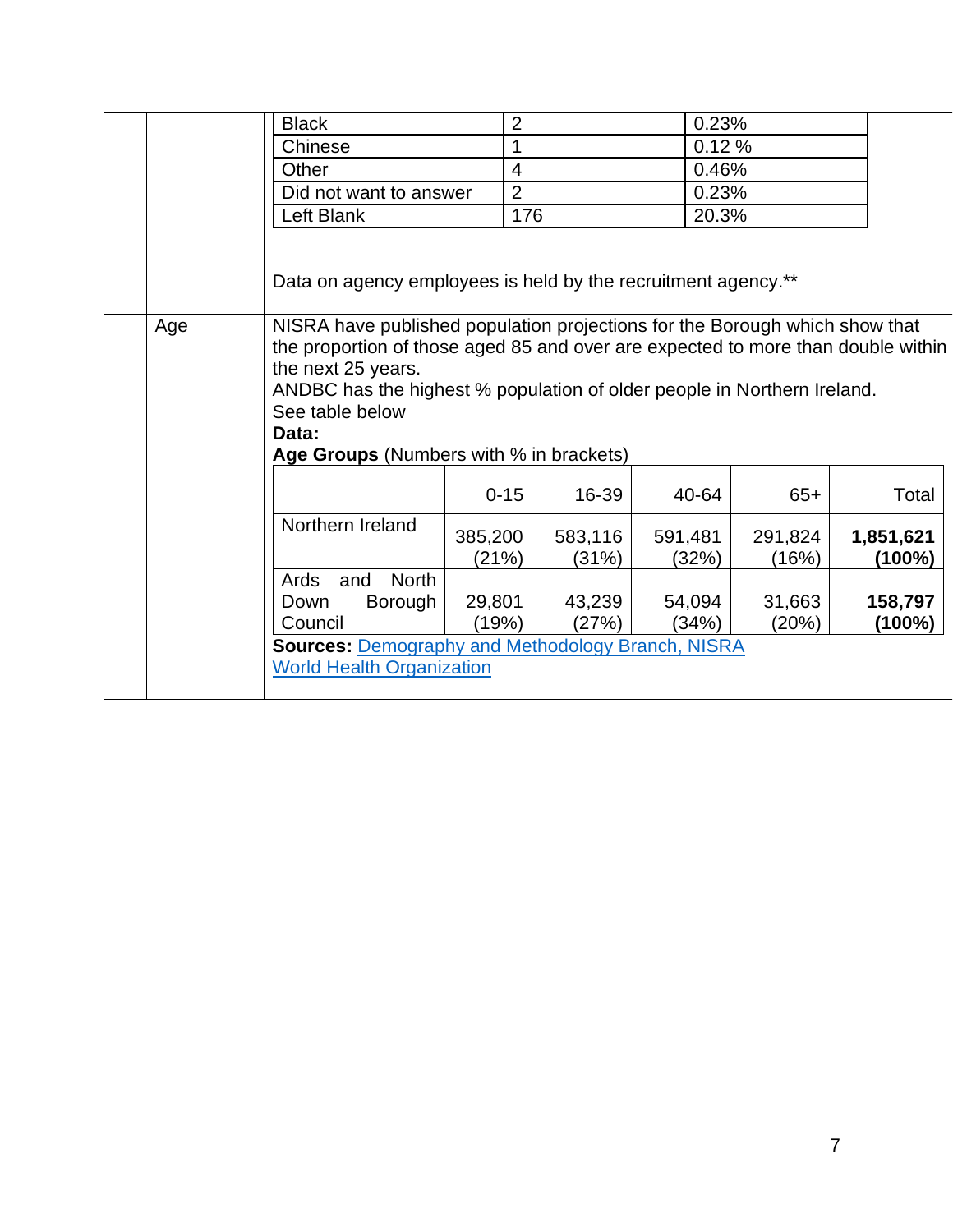|                | The council has an older age profile of employees as only a small number of new<br>recruitment exercises have been carried out from 2014. The younger population may<br>not identify with such an event as the older population would.<br>In relation to the profile of employees the following identifies them in age bands and |                                                                                                                                                               |                     |                                                                 |                                      |                                                |                                                                         |                                                                                              |                                                                                   |
|----------------|----------------------------------------------------------------------------------------------------------------------------------------------------------------------------------------------------------------------------------------------------------------------------------------------------------------------------------|---------------------------------------------------------------------------------------------------------------------------------------------------------------|---------------------|-----------------------------------------------------------------|--------------------------------------|------------------------------------------------|-------------------------------------------------------------------------|----------------------------------------------------------------------------------------------|-----------------------------------------------------------------------------------|
|                | gender:                                                                                                                                                                                                                                                                                                                          |                                                                                                                                                               |                     |                                                                 |                                      |                                                |                                                                         |                                                                                              |                                                                                   |
|                | Female                                                                                                                                                                                                                                                                                                                           |                                                                                                                                                               |                     |                                                                 |                                      |                                                |                                                                         |                                                                                              |                                                                                   |
|                |                                                                                                                                                                                                                                                                                                                                  | $16 - 29$                                                                                                                                                     | Total               | 20(6%)                                                          |                                      |                                                |                                                                         |                                                                                              |                                                                                   |
|                |                                                                                                                                                                                                                                                                                                                                  | $30 - 39$                                                                                                                                                     | Total               | 75(23%)                                                         |                                      |                                                |                                                                         |                                                                                              |                                                                                   |
|                |                                                                                                                                                                                                                                                                                                                                  | $40 - 49$                                                                                                                                                     | Total               | 105 (33%)                                                       |                                      |                                                |                                                                         |                                                                                              |                                                                                   |
|                |                                                                                                                                                                                                                                                                                                                                  | $50 - 59$<br>$60 - 70 +$                                                                                                                                      | Total               | 80 (25%)                                                        |                                      |                                                |                                                                         |                                                                                              |                                                                                   |
|                |                                                                                                                                                                                                                                                                                                                                  |                                                                                                                                                               | Total               | 42 (13%)<br>322 (100%)                                          |                                      |                                                |                                                                         |                                                                                              |                                                                                   |
|                | Male                                                                                                                                                                                                                                                                                                                             |                                                                                                                                                               |                     |                                                                 |                                      |                                                |                                                                         |                                                                                              |                                                                                   |
|                |                                                                                                                                                                                                                                                                                                                                  | $16 - 29$                                                                                                                                                     | Total               | 26 (6%)                                                         |                                      |                                                |                                                                         |                                                                                              |                                                                                   |
|                |                                                                                                                                                                                                                                                                                                                                  | $30 - 39$                                                                                                                                                     | Total               | 83(19%)                                                         |                                      |                                                |                                                                         |                                                                                              |                                                                                   |
|                |                                                                                                                                                                                                                                                                                                                                  | $40 - 49$                                                                                                                                                     | Total               | 121(27%)                                                        |                                      |                                                |                                                                         |                                                                                              |                                                                                   |
|                |                                                                                                                                                                                                                                                                                                                                  | $50 - 59$                                                                                                                                                     | Total               | 176 (39%)                                                       |                                      |                                                |                                                                         |                                                                                              |                                                                                   |
|                |                                                                                                                                                                                                                                                                                                                                  | $60 - 70 +$                                                                                                                                                   | Total               | 41 (9%)                                                         |                                      |                                                |                                                                         |                                                                                              |                                                                                   |
|                |                                                                                                                                                                                                                                                                                                                                  |                                                                                                                                                               |                     | 447 (100%)                                                      |                                      |                                                |                                                                         |                                                                                              |                                                                                   |
|                |                                                                                                                                                                                                                                                                                                                                  |                                                                                                                                                               |                     |                                                                 |                                      |                                                |                                                                         |                                                                                              |                                                                                   |
|                |                                                                                                                                                                                                                                                                                                                                  | Data on agency employees is held by the recruitment agency.**                                                                                                 |                     |                                                                 |                                      |                                                |                                                                         |                                                                                              |                                                                                   |
|                |                                                                                                                                                                                                                                                                                                                                  |                                                                                                                                                               |                     |                                                                 |                                      |                                                |                                                                         |                                                                                              |                                                                                   |
|                |                                                                                                                                                                                                                                                                                                                                  |                                                                                                                                                               |                     |                                                                 |                                      |                                                |                                                                         |                                                                                              |                                                                                   |
| <b>Marital</b> |                                                                                                                                                                                                                                                                                                                                  |                                                                                                                                                               |                     |                                                                 |                                      |                                                |                                                                         |                                                                                              | The 2011 Northern Ireland Census showed that 48% of adults (those aged over       |
| <b>Status</b>  |                                                                                                                                                                                                                                                                                                                                  |                                                                                                                                                               |                     |                                                                 |                                      |                                                |                                                                         |                                                                                              | 16 years of age) in Northern Ireland were either married or in a registered same- |
|                |                                                                                                                                                                                                                                                                                                                                  | sex civil partnership. Within the borough, 54% of adults fell into this category.<br>This varies across the borough from 36% in Central (Ards) ward to 64% in |                     |                                                                 |                                      |                                                |                                                                         |                                                                                              |                                                                                   |
|                | Lisbane ward.                                                                                                                                                                                                                                                                                                                    |                                                                                                                                                               |                     |                                                                 |                                      |                                                |                                                                         |                                                                                              |                                                                                   |
|                | See table below                                                                                                                                                                                                                                                                                                                  |                                                                                                                                                               |                     |                                                                 |                                      |                                                |                                                                         |                                                                                              |                                                                                   |
|                | Data:                                                                                                                                                                                                                                                                                                                            |                                                                                                                                                               |                     |                                                                 |                                      |                                                |                                                                         |                                                                                              |                                                                                   |
|                |                                                                                                                                                                                                                                                                                                                                  | Marital Status (All aged 16+) (Numbers with % in brackets)                                                                                                    |                     |                                                                 |                                      |                                                |                                                                         |                                                                                              |                                                                                   |
|                |                                                                                                                                                                                                                                                                                                                                  |                                                                                                                                                               |                     |                                                                 |                                      |                                                |                                                                         |                                                                                              |                                                                                   |
|                |                                                                                                                                                                                                                                                                                                                                  |                                                                                                                                                               |                     |                                                                 |                                      |                                                |                                                                         |                                                                                              |                                                                                   |
|                |                                                                                                                                                                                                                                                                                                                                  |                                                                                                                                                               |                     |                                                                 |                                      |                                                |                                                                         |                                                                                              |                                                                                   |
|                |                                                                                                                                                                                                                                                                                                                                  |                                                                                                                                                               | All usual residents | sex civil partnership<br>registered a same-<br>married or never |                                      | In a registered same-<br>sex civil partnership | legally married or still<br>legally in a same-sex<br>civil partnership) | now legally dissolved<br>Divorced or formerly<br>partnership which is<br>in a same-sex civil | Widowed or surviving<br>partner from a same-<br>sex civil partnership             |
|                |                                                                                                                                                                                                                                                                                                                                  |                                                                                                                                                               |                     | Single (never                                                   |                                      |                                                |                                                                         |                                                                                              |                                                                                   |
|                |                                                                                                                                                                                                                                                                                                                                  |                                                                                                                                                               |                     |                                                                 | Married                              |                                                |                                                                         |                                                                                              |                                                                                   |
|                |                                                                                                                                                                                                                                                                                                                                  |                                                                                                                                                               |                     |                                                                 |                                      |                                                |                                                                         |                                                                                              |                                                                                   |
|                |                                                                                                                                                                                                                                                                                                                                  |                                                                                                                                                               |                     |                                                                 |                                      |                                                |                                                                         |                                                                                              |                                                                                   |
|                | Northern                                                                                                                                                                                                                                                                                                                         |                                                                                                                                                               |                     |                                                                 | 68                                   |                                                |                                                                         |                                                                                              |                                                                                   |
|                | Ireland                                                                                                                                                                                                                                                                                                                          |                                                                                                                                                               |                     |                                                                 | 0,8                                  | 1,2                                            |                                                                         |                                                                                              |                                                                                   |
|                |                                                                                                                                                                                                                                                                                                                                  |                                                                                                                                                               |                     |                                                                 | 31                                   | 43                                             | 56,91                                                                   |                                                                                              |                                                                                   |
|                |                                                                                                                                                                                                                                                                                                                                  | 1,431,540<br>$(100\%)$                                                                                                                                        |                     | 517,393<br>(36%)                                                | (48)<br>$\left( \frac{1}{2} \right)$ | (0)<br>%)                                      | 1<br>(4% )                                                              | 78,074<br>(5%)                                                                               | 97,088<br>(7%)                                                                    |
|                | Ards                                                                                                                                                                                                                                                                                                                             | and<br>126,945                                                                                                                                                |                     | 36,730                                                          | 67,                                  | 12                                             | 4,328                                                                   | 8,548                                                                                        | 9,350                                                                             |
|                | North                                                                                                                                                                                                                                                                                                                            | $(100\%)$                                                                                                                                                     |                     | (29%)                                                           | 86                                   | $\sqrt{3}$                                     | (3%)                                                                    | (7%)                                                                                         | (7%)                                                                              |
|                |                                                                                                                                                                                                                                                                                                                                  |                                                                                                                                                               |                     |                                                                 |                                      |                                                |                                                                         |                                                                                              |                                                                                   |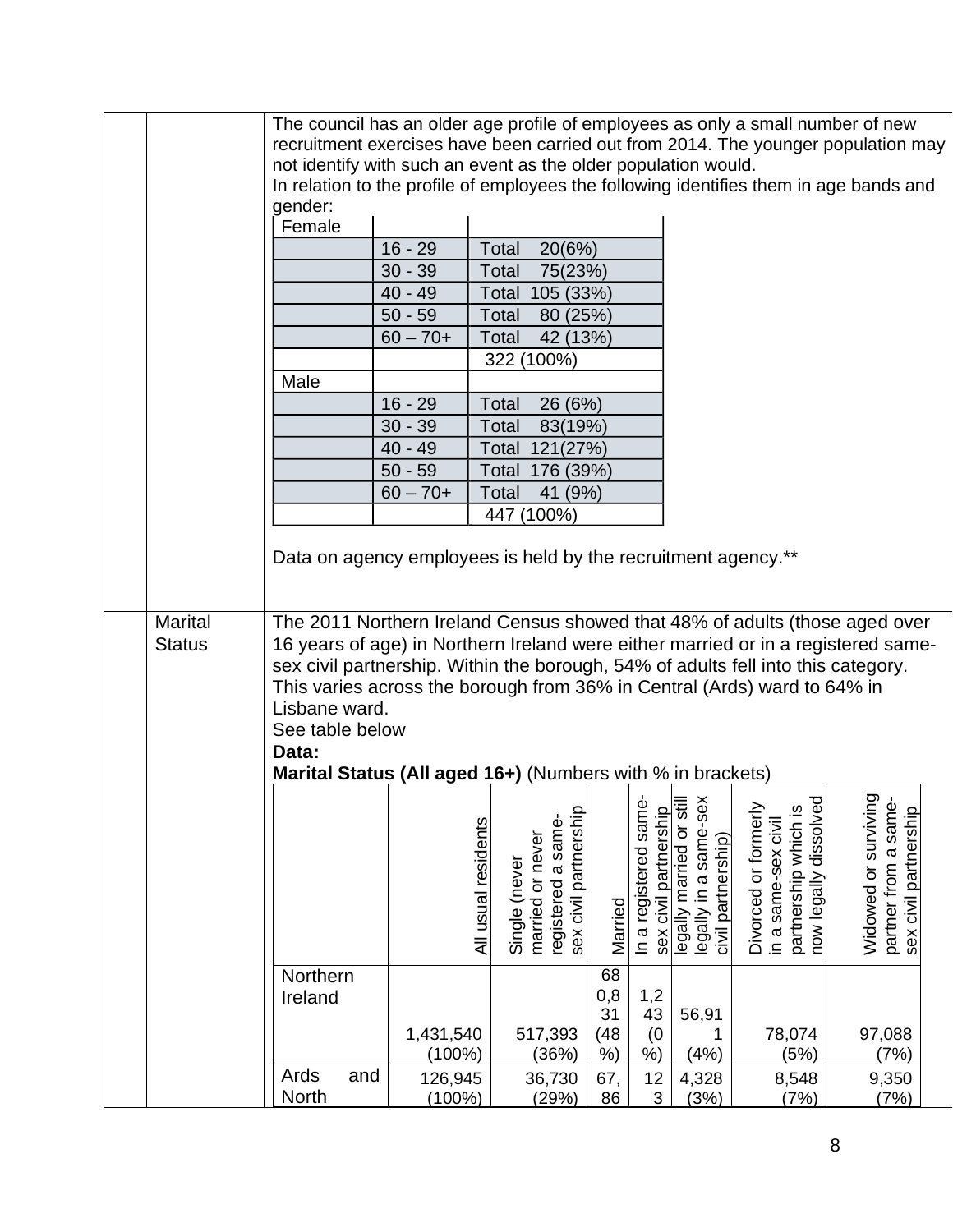|             | Down                                                                               | 6             | (0) |                   |               |           |  |
|-------------|------------------------------------------------------------------------------------|---------------|-----|-------------------|---------------|-----------|--|
|             | Borough                                                                            | (53)<br>$%$ ) | %   |                   |               |           |  |
|             | Council                                                                            |               |     |                   |               |           |  |
|             | Source: Northern Ireland 2011 Census, Marital Status                               |               |     |                   |               |           |  |
|             | The ANDBC employee profile shows that:                                             |               |     |                   |               |           |  |
|             | <b>Marital Status</b>                                                              | <b>Total</b>  |     | Percentage        |               |           |  |
|             | Single                                                                             | 180           |     | 20.76%            |               |           |  |
|             | Married                                                                            | 405           |     | 46.71%            |               |           |  |
|             | <b>Divorced</b>                                                                    | 35            |     | 4.04%             |               |           |  |
|             | Co Habiting                                                                        | 14            |     | 1.61%             |               |           |  |
|             | Separated                                                                          | 25            |     | 2.88%             |               |           |  |
|             | <b>Civil Partnership</b>                                                           | $\mathbf{1}$  |     | 0.12%             |               |           |  |
|             | Left Blank                                                                         | 207           |     | 23.88%            |               |           |  |
|             | Data on agency employees is held by the recruitment agency.**                      |               |     |                   |               |           |  |
| Sexual      | <b>Summary:</b>                                                                    |               |     |                   |               |           |  |
| orientation | It should be noted that no reliable data is available on sexual orientation-NISRA  |               |     |                   |               |           |  |
|             | are currently examining methodology on how to measure this. However, the 2011      |               |     |                   |               |           |  |
|             | census indicates that less than 1% of the Northern Ireland adult population (those |               |     |                   |               |           |  |
|             | aged 16 years and over) were in a registered same-sex civil partnership. This      |               |     |                   |               |           |  |
|             | was similar to the borough as a whole. The Continuous Household Survey in          |               |     |                   |               |           |  |
|             | Northern Ireland estimated this figure between 0.9% and 1.9% in 2015-2016. The     |               |     |                   |               |           |  |
|             | Office for National Statistics estimates a similar range for the United Kingdom    |               |     |                   |               |           |  |
|             | $(1.7\%)$ .                                                                        |               |     |                   |               |           |  |
|             | <b>Source: Northern Ireland 2011 Census, Marital Status</b>                        |               |     |                   |               |           |  |
|             | <b>ONS 2015 Sexual Identity</b>                                                    |               |     |                   |               |           |  |
| Men &       | According to census (NISRA) almost half of the population of Northern Ireland      |               |     |                   |               |           |  |
| Women       | were male (49%) and this was similar throughout Ards and North Down Borough        |               |     |                   |               |           |  |
| generally   | Council (48%). See table below                                                     |               |     |                   |               |           |  |
|             | Data:                                                                              |               |     |                   |               |           |  |
|             |                                                                                    | Males         |     | Females           |               | All       |  |
|             | Northern Ireland                                                                   |               |     |                   |               | 1,810,863 |  |
|             |                                                                                    | 887,323 (49%  |     | 923,540 (51%)     |               | (100%)    |  |
|             | Ards and North<br>Down                                                             |               |     |                   |               |           |  |
|             | <b>Borough Council</b>                                                             | 75,920 (48%)  |     | 80,752 (52%)      | 156,672(100%) |           |  |
|             | Source: Age Structure, Census 2011, NISRA                                          |               |     |                   |               |           |  |
|             | Review of statistical classification and delineation of settlements, NISRA         |               |     |                   |               |           |  |
|             | The ANDBC employment Profile shows that:                                           |               |     |                   |               |           |  |
|             | <b>Gender</b>                                                                      | <b>Total</b>  |     | <b>Percentage</b> |               |           |  |
|             | Male                                                                               | 511           |     | 58.94%            |               |           |  |
|             | Female                                                                             | 356           |     | 41.06%            |               |           |  |

9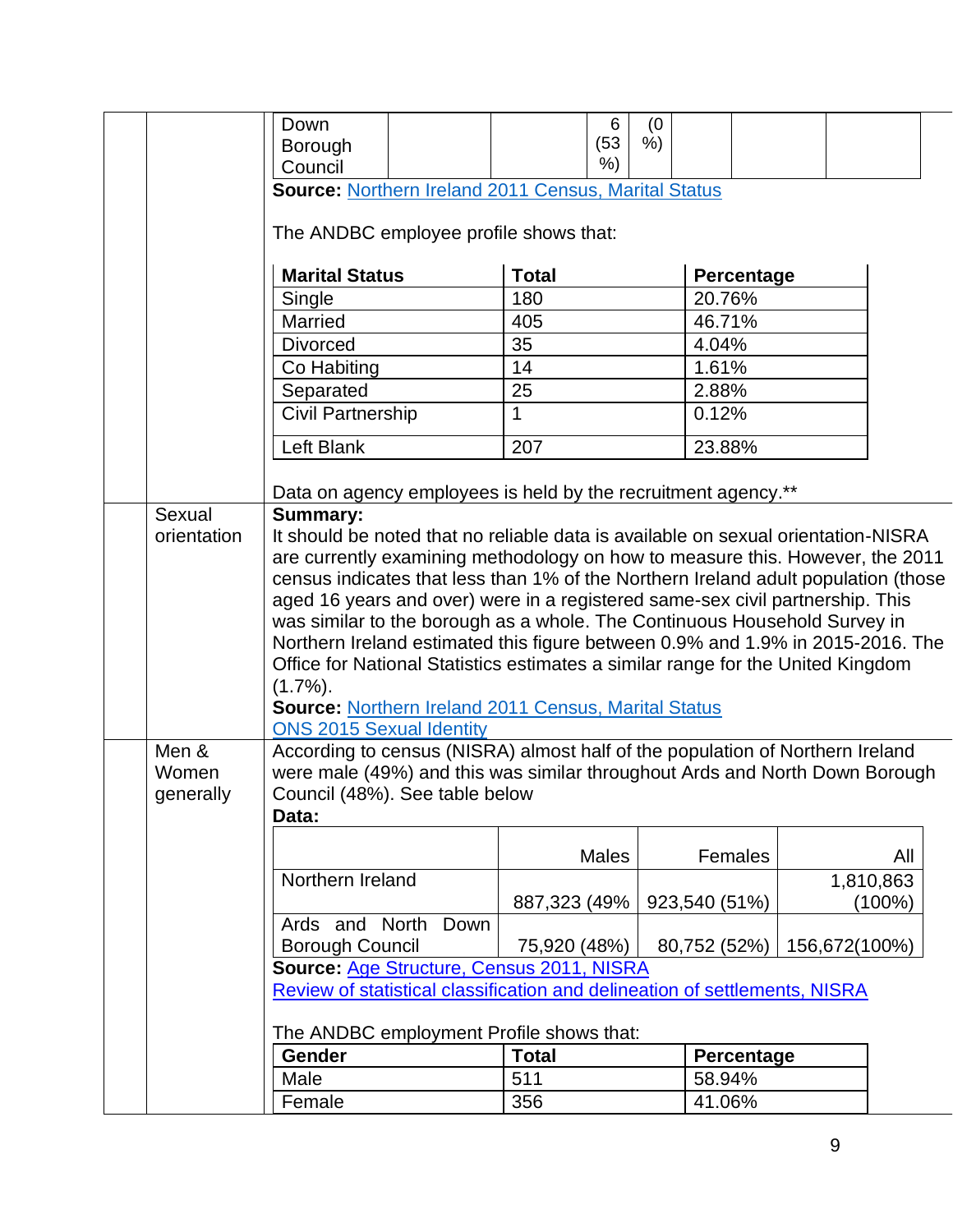|                       | Down area had a health issue or disability (including those related to old age)   |                     |                                        |
|-----------------------|-----------------------------------------------------------------------------------|---------------------|----------------------------------------|
|                       | which has lasted or expected to last at least 12 months. (This was similar to the |                     |                                        |
|                       | Northern Ireland figure of 21%.)                                                  |                     |                                        |
|                       | <b>Disability Living Allowances, 2015</b>                                         |                     |                                        |
|                       |                                                                                   | 2015 (Disability    | 2015 (Multiple                         |
|                       |                                                                                   | Living<br>Allowance | <b>Disability Benefits)</b><br>*MDB is |
|                       |                                                                                   |                     |                                        |
|                       |                                                                                   | Recipients)         | aggregated data<br>from Attendance     |
|                       |                                                                                   |                     |                                        |
|                       |                                                                                   |                     | Allowance,<br><b>Disability Living</b> |
|                       |                                                                                   |                     | Allowance,                             |
|                       |                                                                                   |                     | <b>Incapacity Benefit</b>              |
|                       |                                                                                   |                     | and Severe                             |
|                       |                                                                                   |                     | <b>Disablement</b>                     |
|                       |                                                                                   |                     | Allowance data,                        |
|                       |                                                                                   |                     | and data for                           |
|                       |                                                                                   |                     | <b>Employment and</b>                  |
|                       |                                                                                   |                     | Support allowance                      |
| Northern Ireland      |                                                                                   | 209,280             | 251,490                                |
|                       | Ards and North Down Borough                                                       |                     |                                        |
| Council               |                                                                                   | 13,840              | 18,080                                 |
| Ards Peninsula        |                                                                                   | 2,920               | n/a                                    |
| <b>Bangor Central</b> |                                                                                   | 2,250               | n/a                                    |
|                       | <b>Bangor East and Donaghadee</b>                                                 | 1,740               | n/a                                    |
| <b>Bangor West</b>    |                                                                                   | 1,650               | n/a                                    |
| Comber                |                                                                                   | 1,270               | n/a                                    |
|                       | Holywood and Clandeboye                                                           | 1,180               | n/a                                    |
| Newtownards           |                                                                                   | 2,840               | n/a                                    |
|                       | Northern Ireland Census 2011 Long-term health problem or disability by long-      |                     |                                        |
|                       | term problem or disability                                                        |                     |                                        |
|                       | The ANDBC employment Profile shows:                                               |                     |                                        |
|                       |                                                                                   |                     |                                        |
| <b>Disabled</b>       | <b>Total</b>                                                                      |                     | Percentage                             |
| Yes                   | 35                                                                                | 4.04%               |                                        |
| No                    | 832                                                                               | 95.96%              |                                        |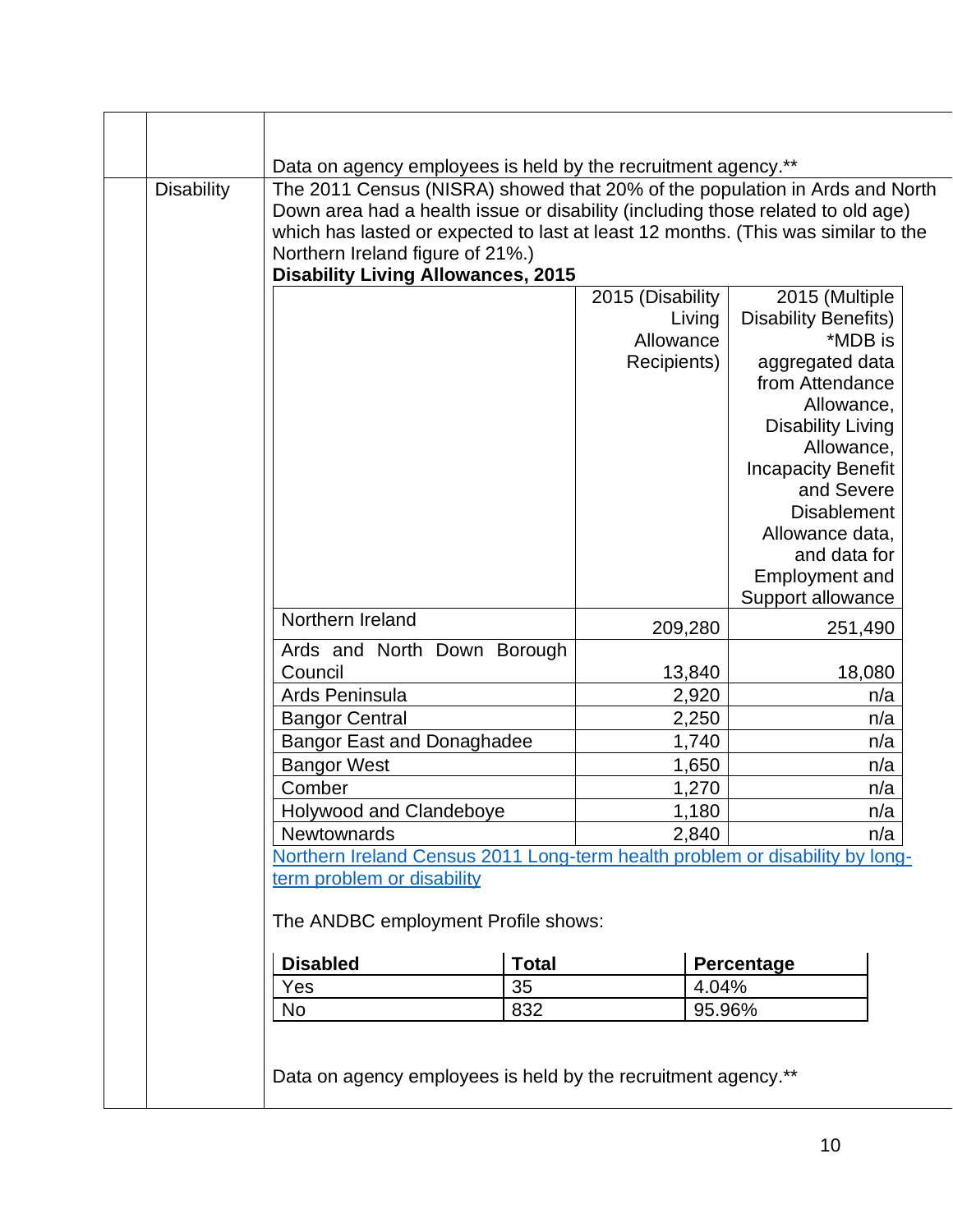| Dependents                                                                                                                                                                                                                                                                                                                                                                                                                                                                                                                                                                                                                                                              | Summary:                                                      |              |            |  |
|-------------------------------------------------------------------------------------------------------------------------------------------------------------------------------------------------------------------------------------------------------------------------------------------------------------------------------------------------------------------------------------------------------------------------------------------------------------------------------------------------------------------------------------------------------------------------------------------------------------------------------------------------------------------------|---------------------------------------------------------------|--------------|------------|--|
| In considering this dimension the following have been included: persons with<br>responsibility for the care of a child, children, a person with a disability and or an<br>older person. According to the Continuous Household Survey, 2013-2016, 37% of<br>Ards and North Down claimed to have a dependent (This did not differentiate on<br>the type of dependent).<br>According to the 2011 Census, 7,474 households in Ards and North Down had a<br>dependent child under the age of 4 (This might give an indication on the numbers<br>who would have buggies or prams).<br><b>Sources: Continuous Household Survey</b><br>The ANDBC employment Profile shows that: |                                                               |              |            |  |
|                                                                                                                                                                                                                                                                                                                                                                                                                                                                                                                                                                                                                                                                         | <b>Family Status</b>                                          | <b>Total</b> | Percentage |  |
|                                                                                                                                                                                                                                                                                                                                                                                                                                                                                                                                                                                                                                                                         | Child or Children                                             | 270          | 31.14%     |  |
|                                                                                                                                                                                                                                                                                                                                                                                                                                                                                                                                                                                                                                                                         | <b>Dependant Elderly</b><br>Person                            | 19           | 2.19%      |  |
|                                                                                                                                                                                                                                                                                                                                                                                                                                                                                                                                                                                                                                                                         | Physical/ Mental/III<br>Health/Disability                     | 5            | 0.58%      |  |
|                                                                                                                                                                                                                                                                                                                                                                                                                                                                                                                                                                                                                                                                         | Other                                                         | 5            | 0.58%      |  |
|                                                                                                                                                                                                                                                                                                                                                                                                                                                                                                                                                                                                                                                                         | <b>None</b>                                                   | 203          | 23.41%     |  |
|                                                                                                                                                                                                                                                                                                                                                                                                                                                                                                                                                                                                                                                                         | Left Blank                                                    | 365          | 42.1%      |  |
|                                                                                                                                                                                                                                                                                                                                                                                                                                                                                                                                                                                                                                                                         | Data on agency employees is held by the recruitment agency.** |              |            |  |

| 11. | Based on data previously provided what are the needs, experiences, and priorities for each<br>of the following categories, in relation to this policy/decision? |                                                                                                                                                                                                                                                                                                                                                                                                                                                                                                                                      |  |  |
|-----|-----------------------------------------------------------------------------------------------------------------------------------------------------------------|--------------------------------------------------------------------------------------------------------------------------------------------------------------------------------------------------------------------------------------------------------------------------------------------------------------------------------------------------------------------------------------------------------------------------------------------------------------------------------------------------------------------------------------|--|--|
|     | <b>Religious Belief</b>                                                                                                                                         | This decision is based on the duties that each employee                                                                                                                                                                                                                                                                                                                                                                                                                                                                              |  |  |
|     | <b>Political Opinion</b>                                                                                                                                        | undertakes in their substantive post and what services are                                                                                                                                                                                                                                                                                                                                                                                                                                                                           |  |  |
|     | <b>Racial Group</b>                                                                                                                                             | currently being provided by the Council.                                                                                                                                                                                                                                                                                                                                                                                                                                                                                             |  |  |
|     | Age                                                                                                                                                             | The selection of individuals for furlough are carried out in                                                                                                                                                                                                                                                                                                                                                                                                                                                                         |  |  |
|     | <b>Marital Status</b>                                                                                                                                           | accordance with best practice and the individual matched to                                                                                                                                                                                                                                                                                                                                                                                                                                                                          |  |  |
|     | Sexual orientation                                                                                                                                              | the post and its current duties and the duties that they have                                                                                                                                                                                                                                                                                                                                                                                                                                                                        |  |  |
|     | Men & Women generally                                                                                                                                           | been volunteered to carry out.                                                                                                                                                                                                                                                                                                                                                                                                                                                                                                       |  |  |
|     | <b>Disability</b>                                                                                                                                               | Employees with caring responsibilities is not a criteria for                                                                                                                                                                                                                                                                                                                                                                                                                                                                         |  |  |
|     | Dependents                                                                                                                                                      | selection for an individual being furloughed but this<br>responsibility does have a bearing on how employees can<br>perform their duties when caring responsibilities are required<br>at home and how they will require to be supported should<br>they require to take leave at short notice. Those employees<br>that are required to shield because of their disability of as a<br>carer will also have specific needs in relation to the tasks they<br>can carry out and may require to be furloughed due to their<br>skills base. |  |  |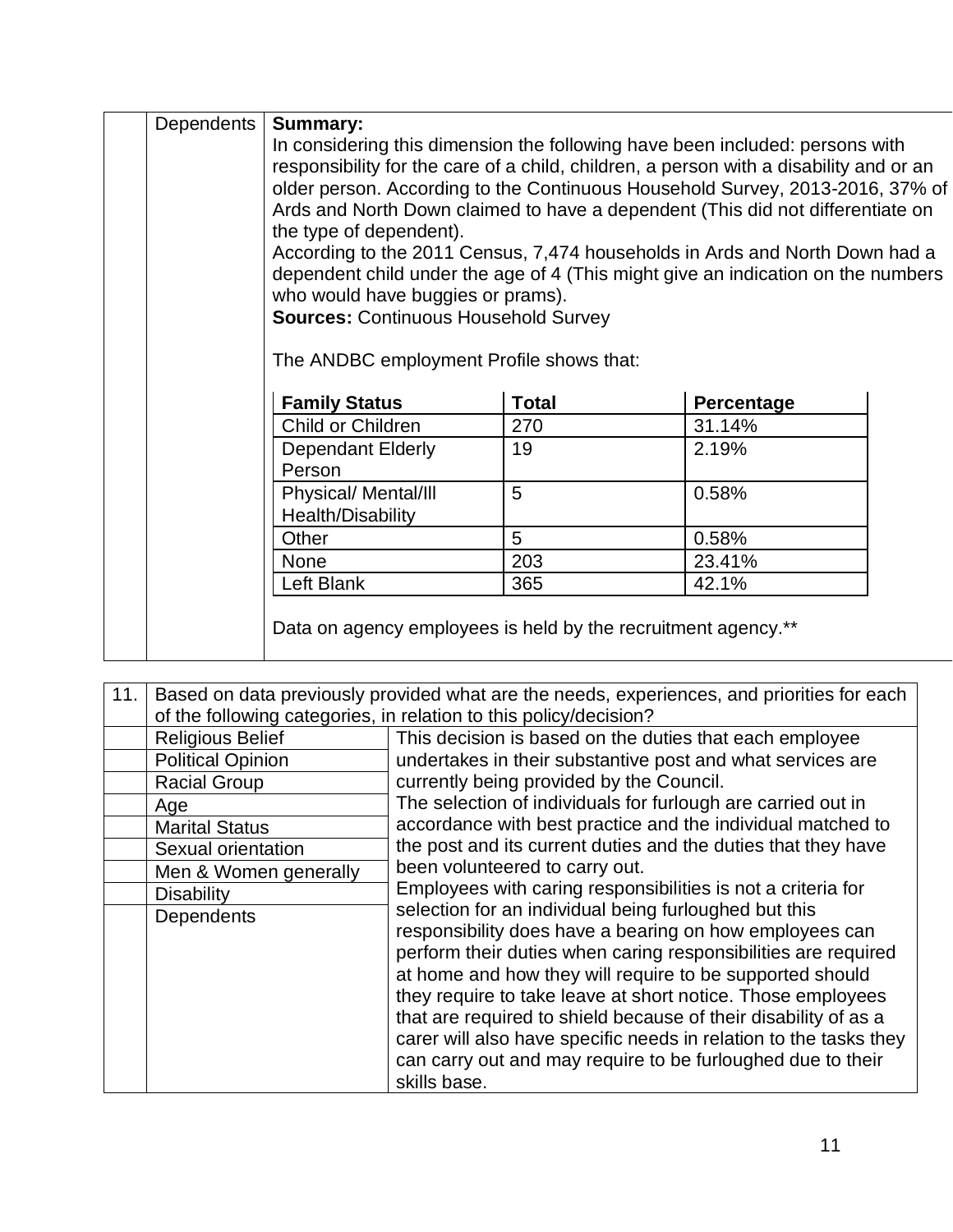# **Does this Policy require an Equality Impact Assessment?**

| 1. | What is the likely impact on equality of opportunity for each of the Section 75 categories? |                                                             |                  |  |  |
|----|---------------------------------------------------------------------------------------------|-------------------------------------------------------------|------------------|--|--|
|    |                                                                                             | Detail of Impact                                            | Level of Impact  |  |  |
|    |                                                                                             |                                                             | Minor/Major/None |  |  |
|    | <b>Religious Belief</b>                                                                     | Each individual will have their                             | Minor            |  |  |
|    | <b>Political Opinion</b>                                                                    | multiple identity, and as such the                          |                  |  |  |
|    | <b>Racial Group</b>                                                                         | arrangement will impact on them                             |                  |  |  |
|    | Age                                                                                         | all differently. Individuals personal                       |                  |  |  |
|    | <b>Marital Status</b>                                                                       | circumstances are not the<br>responsibility of the Council; |                  |  |  |
|    | Sexual orientation                                                                          |                                                             |                  |  |  |
|    | Men & Women generally                                                                       | however the needs of each                                   |                  |  |  |
|    | <b>Disability</b>                                                                           | individual are considered                                   |                  |  |  |
|    | <b>Dependents</b>                                                                           | important in ensuring they are not                          |                  |  |  |
|    |                                                                                             | put at risk in any tasks they are                           |                  |  |  |
|    |                                                                                             | required to carry out. This is                              |                  |  |  |
|    |                                                                                             | particularly pertinent to age,                              |                  |  |  |
|    |                                                                                             | disability and dependents status                            |                  |  |  |
|    |                                                                                             | and the range of family friendly                            |                  |  |  |
|    |                                                                                             | policies supports this                                      |                  |  |  |
|    |                                                                                             | commitment.                                                 |                  |  |  |

| 2. | Are there opportunities to better promote equality of opportunity for people within the |                                                                                                                                                                          |  |  |  |  |
|----|-----------------------------------------------------------------------------------------|--------------------------------------------------------------------------------------------------------------------------------------------------------------------------|--|--|--|--|
|    | Section 75 equality categories?                                                         |                                                                                                                                                                          |  |  |  |  |
|    |                                                                                         | If "Yes", provide details $\parallel$ If "No", provide details                                                                                                           |  |  |  |  |
|    | <b>Religious Belief</b>                                                                 | No as the arrangement is based on categories of                                                                                                                          |  |  |  |  |
|    | <b>Political Opinion</b>                                                                | employment and will impact a breadth of individuals in a                                                                                                                 |  |  |  |  |
|    | <b>Racial Group</b>                                                                     | range of services across the Council.                                                                                                                                    |  |  |  |  |
|    | Age                                                                                     | However some individuals with caring responsibilities                                                                                                                    |  |  |  |  |
|    | <b>Marital Status</b>                                                                   | including children with no childcare facilities available<br>may require the furlough arrangements to enable them to<br>cope with the situation and some may require the |  |  |  |  |
|    | Sexual orientation                                                                      |                                                                                                                                                                          |  |  |  |  |
|    | Men & Women generally                                                                   |                                                                                                                                                                          |  |  |  |  |
|    | <b>Disability</b>                                                                       | flexibility to use leave outside furlough for these<br>arrangements including hospital and medical                                                                       |  |  |  |  |
|    | <b>Dependents</b>                                                                       |                                                                                                                                                                          |  |  |  |  |
|    |                                                                                         | consultations.                                                                                                                                                           |  |  |  |  |
|    |                                                                                         | The needs of those with dependents require to be                                                                                                                         |  |  |  |  |
|    |                                                                                         | considered in making these arrangements.                                                                                                                                 |  |  |  |  |
|    |                                                                                         | Casual employees are more prevalent in the services of                                                                                                                   |  |  |  |  |
|    |                                                                                         | sport and leisure, but this is by virtue of their employment                                                                                                             |  |  |  |  |
|    |                                                                                         | status and no sport or leisure services are currently                                                                                                                    |  |  |  |  |
|    |                                                                                         | permitted to be provided or buildings or public spaces                                                                                                                   |  |  |  |  |
|    |                                                                                         | open to the public.                                                                                                                                                      |  |  |  |  |

| To what extent is the Policy likely to impact on Good Relations between people of different |                   |                 |  |
|---------------------------------------------------------------------------------------------|-------------------|-----------------|--|
| religious belief, political opinion or racial group?                                        |                   |                 |  |
|                                                                                             | Details of Impact | Level of Impact |  |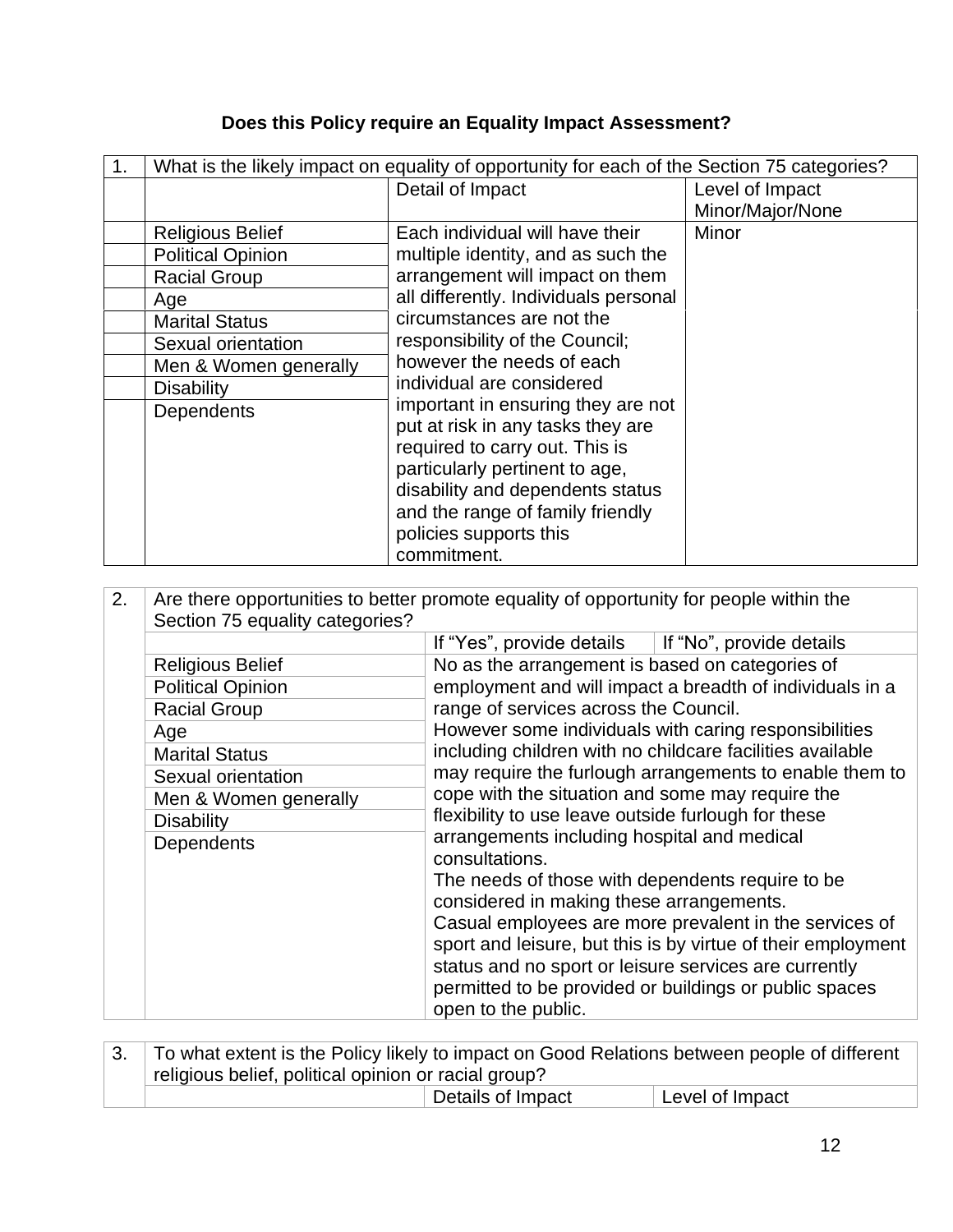|                          | Minor/Major/None                                       |  |
|--------------------------|--------------------------------------------------------|--|
| <b>Religious Belief</b>  | None as all employees are treated equitably based on   |  |
| <b>Political Opinion</b> | their employment status. The selection is not based on |  |
| <b>Racial Group</b>      | religious belief, political opinion or racial group.   |  |

| -4. | Are there opportunities to better promote Good Relations between people of different<br>religious belief, political opinion or racial group? |                                                          |                         |  |  |
|-----|----------------------------------------------------------------------------------------------------------------------------------------------|----------------------------------------------------------|-------------------------|--|--|
|     |                                                                                                                                              | If "Yes" provide details                                 | If "No" provide details |  |  |
|     | <b>Religious Belief</b>                                                                                                                      | No as all employees are treated equitably based on their |                         |  |  |
|     | <b>Political Opinion</b>                                                                                                                     | employment status and not on their religious belief,     |                         |  |  |
|     | <b>Racial Group</b>                                                                                                                          | political opinion or racial group.                       |                         |  |  |

## **Additional Considerations**

| <b>Multiple Identity Considerations</b>                                                                                                                                                               | Details of Impact or potential impact<br>(Positive/Negative)                                                                                                                                                                  |
|-------------------------------------------------------------------------------------------------------------------------------------------------------------------------------------------------------|-------------------------------------------------------------------------------------------------------------------------------------------------------------------------------------------------------------------------------|
| Are there any potential impacts of the<br>policy decision on people with multiple<br>identities?                                                                                                      | All individuals that this policy impacts on will<br>have their own multiple dimensions.                                                                                                                                       |
| (e.g. disabled minority ethnic persons).<br>Where appropriate provide details of data<br>on the impact of the policy on people with<br>multiple identities.<br>Specify relevant Section 75 categories | These will often be unknown as GDPR and<br><b>Fair Employment Regulations ensure</b><br>confidential and personal information is not<br>shared without valid reason.                                                          |
| concerned.                                                                                                                                                                                            | The policy will affect all individuals equitably<br>based on their employment status.<br>Those with caring responsibilities do need to<br>have their needs considered in all aspects of<br>the implementation of this policy. |

## **Disability Discrimination Order (NI) 2006**

| Does this proposed policy<br>provide an opportunity to?         | Yes / No | Explain your reasoning:                                                                                                                                                                                                        |
|-----------------------------------------------------------------|----------|--------------------------------------------------------------------------------------------------------------------------------------------------------------------------------------------------------------------------------|
| better promote positive<br>attitudes towards disabled<br>people | Yes      | This policy will identify the needs of each<br>individual and ensure the information is<br>provided in a suitable format. It will also<br>ensure that all employees that have a<br>disability will have their individual needs |
| increase participation by<br>disabled people in public<br>life  |          | respected at this time.                                                                                                                                                                                                        |

#### Monitoring Arrangements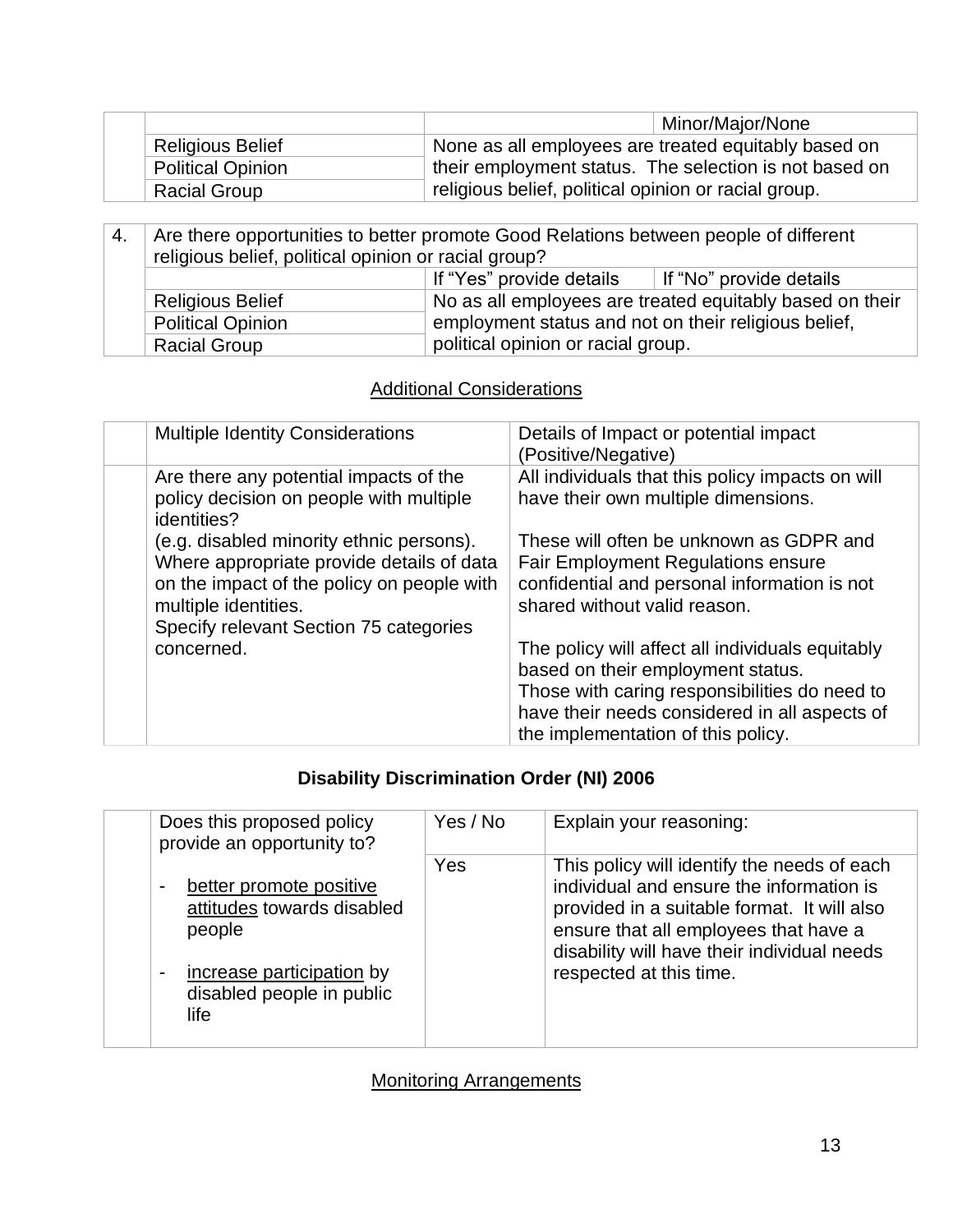Section 75 places a requirement on the Council to have equality monitoring arrangements in place to assess the impact of policies and services, help identify barriers to fair participation and to better promote equality of opportunity.

| Outline what data you could<br>collect in the future to monitor<br>the impact of this policy /<br>decision on equality, good<br>relations, and disability duties | Complaints and comments received from individuals in<br>relation to this policy.<br>Numbers of employees that are on furlough, length of<br>furlough and numbers that require to be on furlough for<br>personal reasons. |
|------------------------------------------------------------------------------------------------------------------------------------------------------------------|--------------------------------------------------------------------------------------------------------------------------------------------------------------------------------------------------------------------------|
|                                                                                                                                                                  |                                                                                                                                                                                                                          |

I can confirm that the proposed policy / decision has been screened for: -

| ' Equality of opportunity and good relations |
|----------------------------------------------|
| duties<br>sabilities                         |

On the basis of the answers to the screening questions, I recommend that this policy / decision is: -

|   | Screened Out - No EQIA necessary (no impacts)                                                                                             |  |
|---|-------------------------------------------------------------------------------------------------------------------------------------------|--|
| X | Screened Out – Mitigating Actions (minor impacts)                                                                                         |  |
|   | The need to be aware of the needs for employees on return from furlough<br>to have flexibility to take leave for caring responsibilities. |  |
|   | Screened In - Necessary to conduct a full EQIA                                                                                            |  |
|   | Please detail actions to be taken:                                                                                                        |  |

Screening assessment completed by: -

Name: Rosemary McCullough Title: Head of Human Resources Date: 3 July 2020 Signature:

Director/Head of Service decision approved by:

Name: Wendy Swanston Title: Director of Organisational Development and Administration Date: 3 July 2020 Signature: